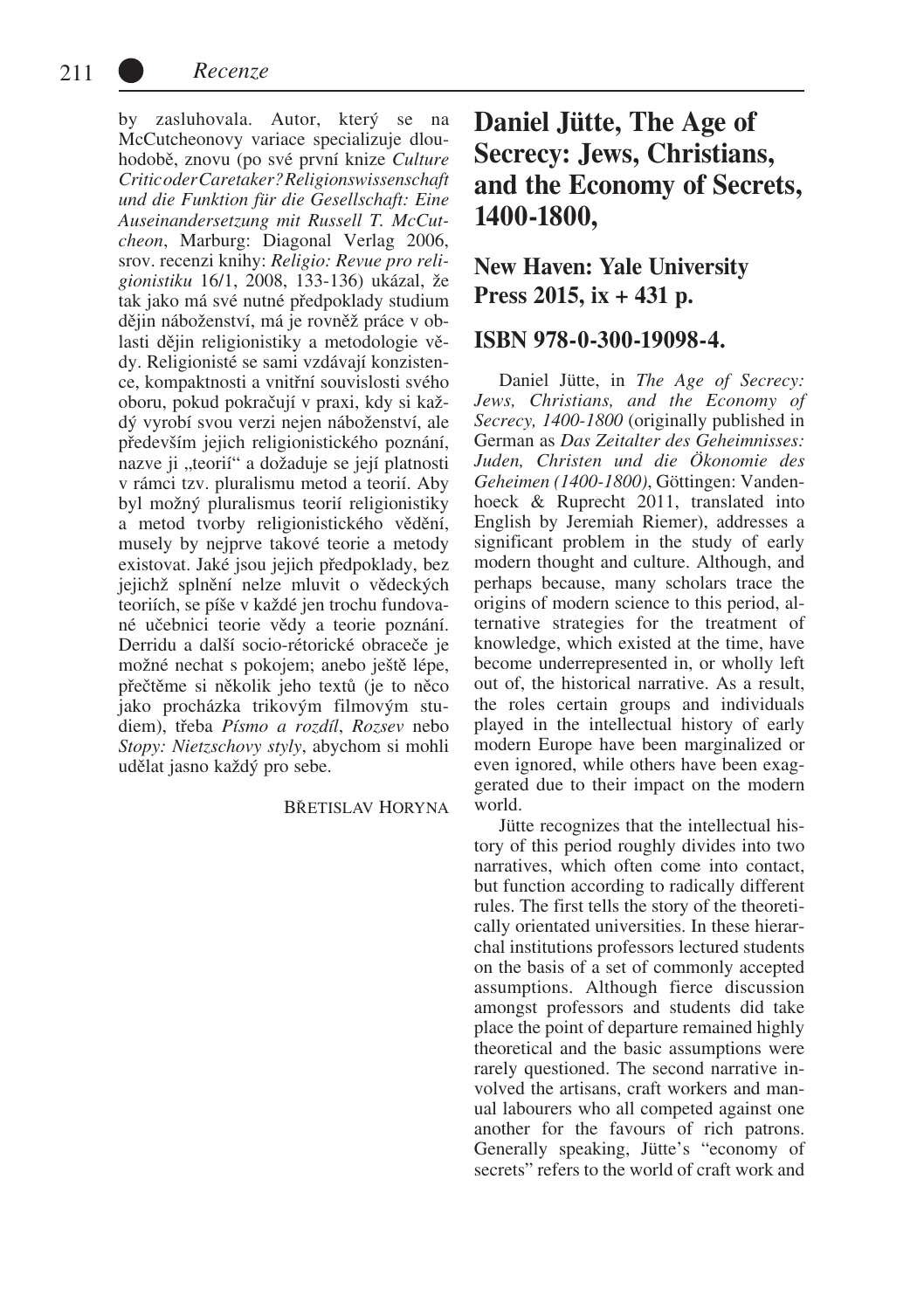artisanship to which he connects the occult sciences and espionage. This world was ruled by the dynamics of supply and demand, and the capacity of an artisan to convince a wealthy prince, nobleman or merchant to finance his endeavours. This latter point is especially important for Jütte's analysis. Success in this highly competitive commercial world was related to the artisan's ability to convince a patron that the material effects he promised were (a) of some use to the patron, (b) rare enough to invest in and (c) could really be produced. Perception thus played a pivotal role.

As a result of fierce competition, artisans were forced, by circumstances, to keep, as far as the situation allowed, their methods secret while advertising the potential impact of the implementation of this knowledge. Secrecy, and the narratives which were connected to it, served to protect an artisan's intellectual property and to secure his employment. Paradoxically, publicly advertising the possession of secrets consequently functioned as a way of profiling oneself as an accomplished and highly valuable specialist. Daniel Jütte refers to this dynamic as the "economy of secrets" which he describes as follows: "'Economy of secrets,' then, refers to all activities that involve trading, offering, negotiating, delivering, exchanging, and buying secrets. Even more broadly, it refers to any overlap between those activities and the mercantile sphere, including mercantile rhetoric, in the early modern era" (p. 2).

In other words, Jütte is not so much interested in secrecy itself as in the added value a bit of information gains when presented under the cloak of secrecy. This dynamic is not unique to early modern Europe and has been studied in modern non-European cultures by the anthropologist Paul Christopher Johnson. Johnson dubbed this use of secrecy as a social and economic tool "secretism" and has shown that its use is relatively widespread (Paul Christopher Johnson, "Secretism and the Apotheosis of Duvalier", *Journal of the American Academy of Religion* 74/2, 2006, 420-445; id., *Secrets, Gossip, and Gods: The Transformation of Brazilian Candomblé*, Oxford – New York: Oxford University Press 2002). It is therefore surprising that Jütte, in his otherwise incredibly well researched book wholly neglects to incorporate the concept of secretism or any of Johnson's reflections on the topic. Instead, Jütte derives his theoretical justification from Sissela Bok's observation that a secret involves "intentional concealment" (p. 10). Although it is hard to argue against this observation, it should be obvious that Jütte's concept of an "economy of secrecy" requires a theoretical foundation which answers to both the supply and demand sides of the equation.

Jütte carves out a dominant place in the trade in secrets for Jewish intellectual life in early modern Europe. In fact, his book feels more like an attempt to emphasise the importance of Jewish intellectuals in early modern history than a theoretical justification of the concept "economy of secrets". Jütte argues that, as a side effect of several relatively unrelated circumstances, Jewish intellectuals found a relatively easy entrance unto this intellectual marketplace. Firstly, Jütte demonstrates that is was rare for Jews to be admitted into one of the theoretically minded universities. This exclusion naturally led many Jewish intellectuals to the realm of craftwork and artisanship. In this highly competitive world the results one could deliver, or at least the results one could convincingly promise to deliver, carried much more weight than they did at the theoretically orientated universities. As such this field was more open to people from different backgrounds, including Jewish intellectuals (p. 12, 35).

Secondly, Jütte shows that the restrictions on, and suppression of, Jewish culture, which included expulsion, intimidation and discrimination, forced many, if not most, European Jews to employ at least a certain level of secrecy in their daily lives (p. 26- 28). Especially Sephardic Jews were forced to conceal their religion and culture from their Christian neighbours (p. 26). As a result, they were not only very well acquainted with keeping secrets, but also gained a reputation amongst their Christian surroundings as a very secretive group. In fact, Christians often levelled allegations against Jews for being too secretive (p. 23).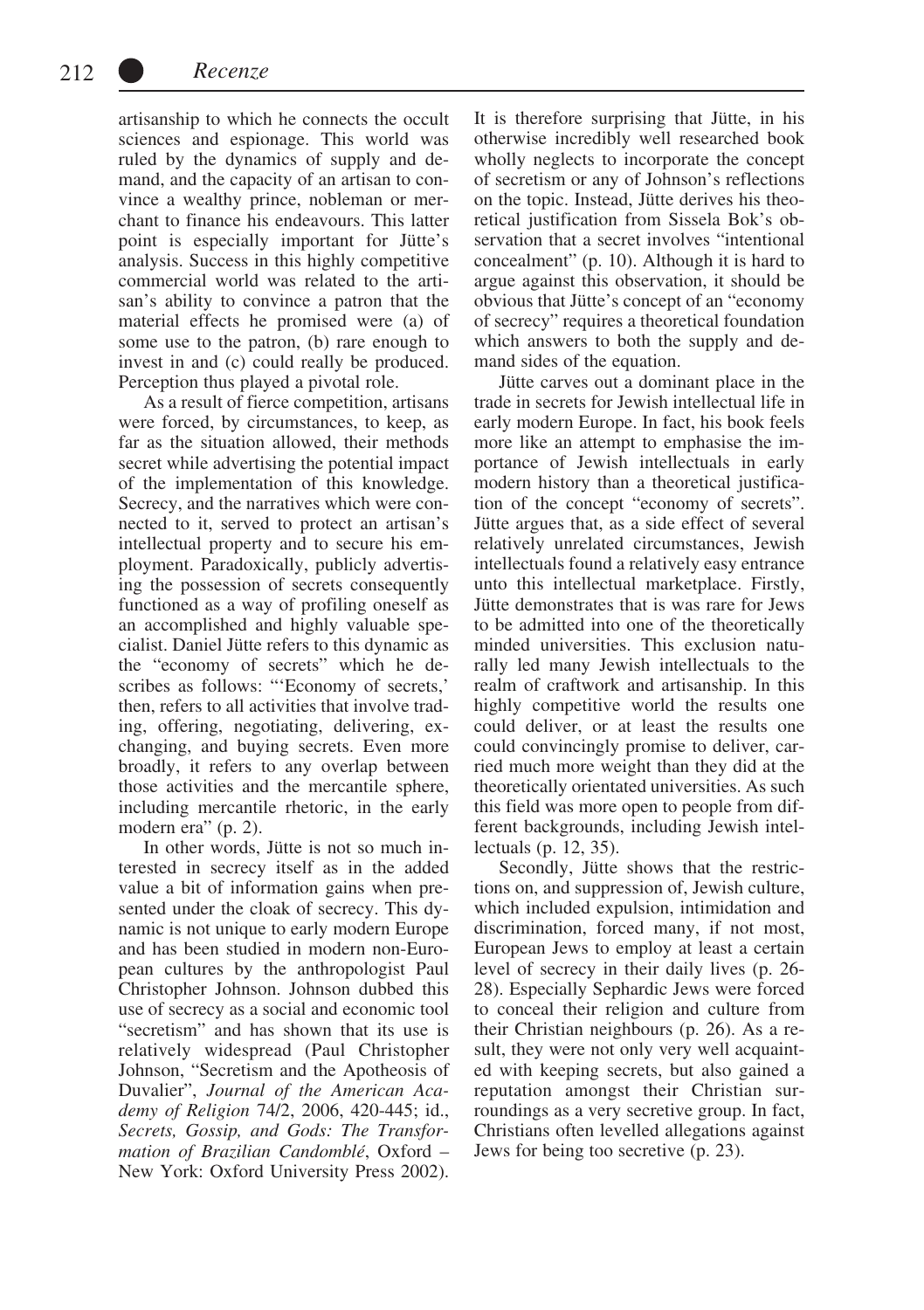The third ties in with the second in that Jews were regarded, by both Christians and Jews, as a people with a natural access to secret knowledge and rare exotic items. The first was connected to the Hebrew language which, being the language of the ancient Israelites, was regarded as a source of initial revelation and great spiritual power (p. 24). Knowledge of Hebrew and the Kaballah, the occult science which was based on the language, thus provided Jews with a direct link to primordial wisdom. The second was more practical and derived from the relatively close ties throughout the Jewish Diaspora, which allowed Jewish merchants to acquire, with relative ease, rare and exotic goods.

And finally, early modern Jews were frequently involved in professions such as money lending and the trade in jewellery and precious stones. These professions came with a natural incentive to secrecy, if only because of the high value of the goods which were traded (p. 27). In addition, these trades usually had connections to both craft work and the occult sciences. A coin maker or money lender for instance needed to be well acquainted with metallurgical techniques. Alchemical recipes would have been part of this knowledge. Similarly, a dealer in precious stones would have needed at least a basic understanding of the purpose these stones had in contemporary magic and astrology. Jütte demonstrates that the Jewish involvement in these sciences extended far beyond magic alone. Magic, through its ties with the Hebrew language and the Kabballah, is recognised by most scholars as a field with many Jewish practitioners. Jewish involvement in alchemy and astrology has been awarded much less attention and, as a result, Jewish thinkers are gravely underrepresented in the historical narratives of these occult sciences (p. 37).

After this very well researched analysis of the Jewish involvement in the "economy of secrets" Jütte provides an impressive 107 page biography of the Italian Jewish intellectual Abramo Colorni. Colorni is often regarded as the Jewish Da Vinci and functions as a wonderful show case of a successful early modern Jewish intellectual. Thus far no comprehensive biography of Colorni has been on offer and Jütte's work would be a welcome contribution if only because of the chapter on Colorni.

The last chapter deals with the aftermath of the scientific revolution. To my opinion, Jütte's most insightful observation, and the one that makes his argument come full circle, is introduced in this chapter. He draws attention to the relative absence of Jewish intellectuals from the historical narrative of the scientific revolution and its immediate aftermath. Despite the longstanding debate concerning this surprising absence, scholars seem not to be able to agree on an explanation for this anomaly, which is all the more striking because Jewish intellectuals made a formidable contribution to modern science in the nineteenth century. Jütte argues that this absence derives from the position Jewish thinkers took in early modern intellectuality. Their legitimacy and cultural identity were closely tied to the trade in concealed knowledge. Modern science on the other hand celebrates free accessibility and aims, like the early modern universities, to collect knowledge for the sake of knowledge itself. In effect, modern science incorporated practically applicable knowledge into the university portfolio. Within this new intellectual culture there was little space for the virtues which once gave Jewish intellectuals an edge over their Christian peers whereas many of the old prejudices against the Jews, which kept them from entering universities, did not fade away until much later. The relative absence of Jewish intellectuals from the early narrative of modern science should thus be sought in the decline of their traditional marketplace and the relative lack of accessibility of the new institutions of learning. This would also explain why, after an initial transition period, Jewish thinkers again popped up in the history of science and intellectuality by the nineteenth century.

Jütte's book is a reworked version of his doctoral thesis for which he was awarded the PhD Thesis Prize of the European Society for the Study of Western Esotericism in 2011. It is incredibly well researched and provides the reader with a fresh and well balanced view of the Jewish participation in the early modern intellectual marketplace. However, although Jütte has obviously